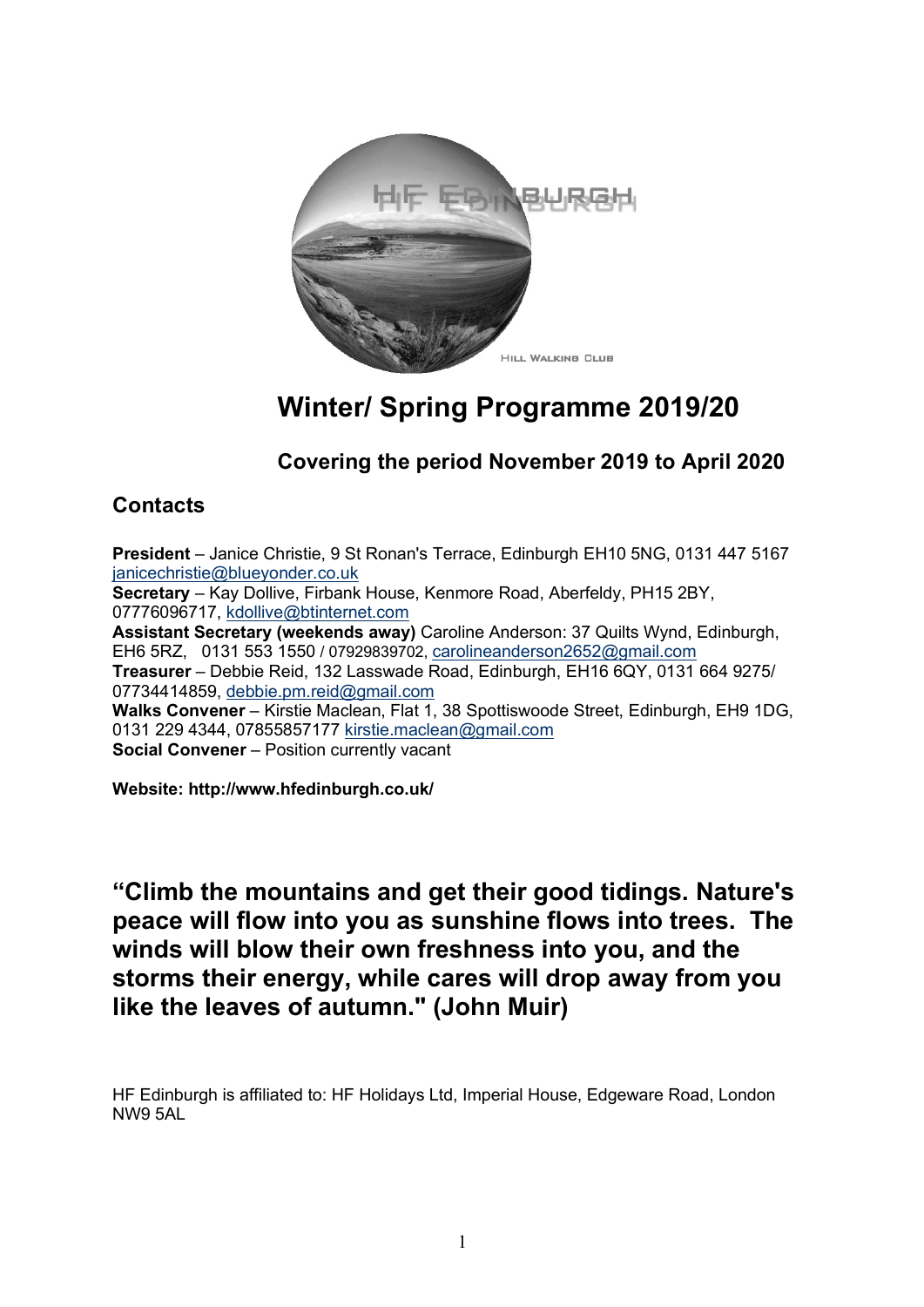#### *Club Information*

HF Edinburgh is a friendly and relaxed club in which like-minded individuals participate in walking and other activities. Groups meet on Sundays for trips to popular or sometimes lesser known walking areas. "A" and "C" walks occur fortnightly on Sundays and "B" walks take place on the alternate Sunday.

**"A" walks** are to areas where there are Munros or Corbetts or walks of similar degrees of difficulty. In the winter, these walks are only for walkers experienced at this level. **"B" walks** are to areas where the level of difficulty is somewhat less arduous - usually up to

a maximum of 15 miles and up to an ascent of 750m.

**"C" walks** are mainly flat with a maximum of 250m ascent and less than 8 miles in distance. They take place on the same weekends as **"A"** walks.

Each trip has a nominated organiser and this programme outlines the walk that he or she is intending to organise and the time to meet. He or she helps to arrange transport to the day's destination, organises any refreshment stops, provides information about the route of the walk and is responsible for organising the re-imbursement of drivers on the cost sharing basis outlined below. **Walkers should notify the walk organiser of their intention to come on a walk by the Friday evening before the walk. They should also let the organiser know if they are in a position to transport others.** If walks are changed for any reason, details are sent out by email a few days before the walk. As far as "A" walks are concerned, this sometimes means organising the walk on Saturday rather than Sunday if this has a better weather forecast (see "Specific "A" walkers' responsibilities below). **Please contact the walk organiser if you have any queries or concerns about any aspect of a walk.**

#### *Organisers' and Walkers' Responsibilities*

**Please note: The organiser of the walk is not a designated walk leader – the club has no trained walk leaders**. Life in general and particularly outdoor activities are never without risks. By participating in a Club walk, you are agreeing to make your own risk assessment of the conditions, the location, the weather and your level of fitness for undertaking the intended walk. It is the responsibility of every walker to wear/carry appropriate footwear and clothing. If you think that a walk might be too strenuous for you, please contact the organiser to discuss your participation. Occasionally, a walk organiser will conclude that an intending participant does not have the level of fitness or the appropriate clothing, food supplies or water required for a particular walk, taking account of the distance, ascent/ descent, terrain, weather forecast and hours of daylight available. In these circumstances, the organiser is entitled to exclude the intending participant from the walk.

#### *Club Policies*

- Please bring a fully charged mobile phone with you on walks and make sure you put the walk organiser's phone number in your contacts. It is useful to have the phone numbers of a few other fellow walkers.
- Bring the relevant OS map if you have a copy.
- It is reasonable to assume that all walkers do not walk at the same speed. However, the Club operates a **Chain of Sight** policy whereby everyone should be in sight of the individual or sub group immediately behind. The person at the front (whether or not the walk organiser) should always stop when they come to a junction in the path, a road, the brow of a hill or a piece of terrain that appears hazardous and wait for the others to catch up. Once they have caught up, ascertain if they need a brief stop.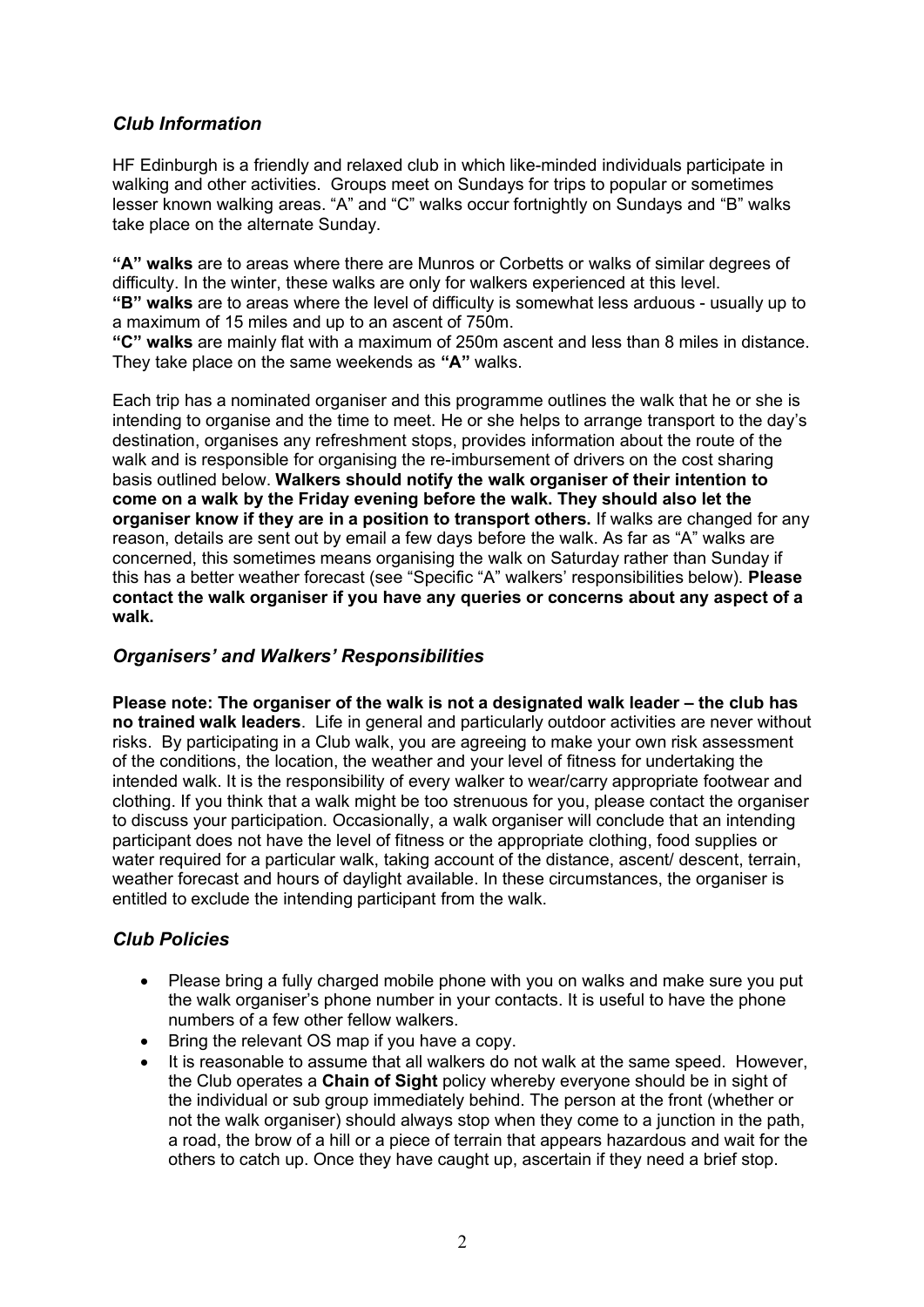- Any decisions as to change of plan during a walk should be taken collectively as a group, e.g. to do a shorter walk because of poor weather.
- Although the intention on all walks is that participants walk in a group, should there be a necessity to split up, no one should split off on their own. Any such sub group must have the necessary information to allow it to complete the walk safely and in good time.
- Walk participants should advise their fellow-walkers as early as possible if they encounter difficulties during a walk.
- Travel to all walks is arranged on a fuel sharing basis. A sliding scale based on distance travelled is laid out below. All travellers must respect the car owner by having **a change of footwear for the journey home.**
- In keeping with the individual responsibilities previously outlined, all walkers should assess their need for **personal accident insurance**.

#### *Specific "A" Walkers' Responsibilities*

⦁ For the reasons already stated, **the walk organiser should never be treated as the walk leader**. All intending participants should bring appropriate navigational tools i.e. OS map and compass and/or GPS.

⦁ Anyone intending participating in an "**A**" Walk **must contact** the organiser on or before the Friday preceding the walk. This helps in sorting out transport arrangements and allows the walk organiser to change the day from Sunday to Saturday if the weather forecast looks better.

⦁ All intending walkers must carry the appropriate footwear, clothing and equipment. Anyone unsure of requirements should consult the following website:

https://www.walkhighlands.co.uk/safety/kitlist.shtml

⦁ Conditions in the mountains can change dramatically during the course of a day. This is of special significance for **winter "A" walks.** A good indication of the expected weather conditions can be obtained from the Met Office where most of the popular Munros can be accessed: http://www.metoffice.gov.uk/ . In the event of adverse conditions being encountered, collective decisions must be taken and participants must remain in sight of one another at all times.

⦁ A change of clothing may be necessary for the journey home.

#### *Walks Programme*

We **leave** the meeting point at the time specified (please be there at least five minutes beforehand):

- For "A walks", this is normally the Queensferry Road end of **Strachan Road** at 8.00 am. If anyone needs a lift from Melville Street to Strachan Road, let the walk organiser know.
- For "B" and "C" walks we normally meet at the Queensferry Street end of Melville Street at 9.30 am.

Occasionally we meet somewhere else e.g. Waverley Station. Such meeting places are noted in the programme and/ or communicated by email.

If you have a walk you believe would suit the club, then please contact the Walks Convener, Kirstie Maclean (0131 229 4344 / 07855 857177). If you have not organised a walk before, a more experienced organiser can guide and support you through the process.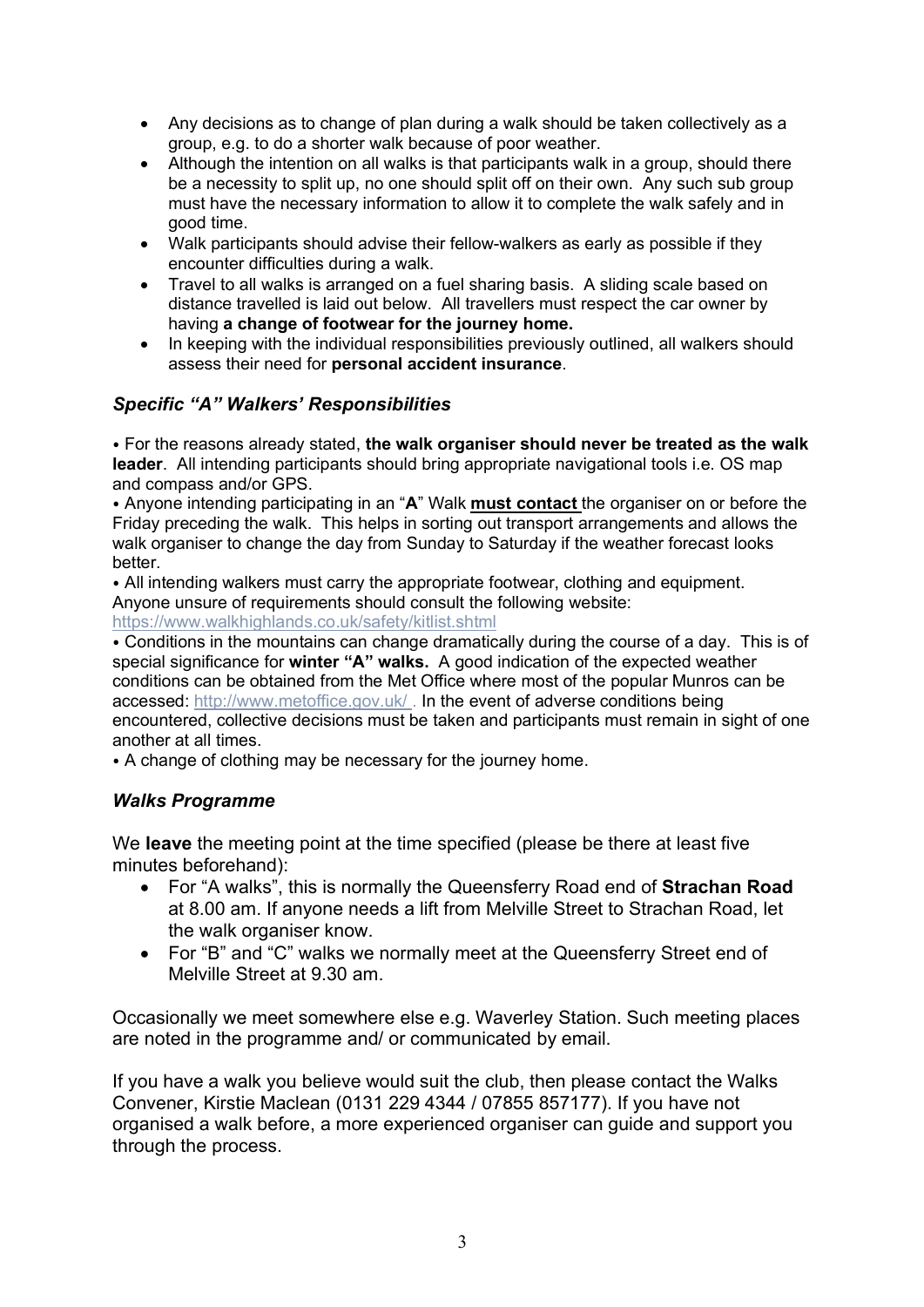# **Walks Programme: November 2019 – April 2020**

| <b>Date</b> | <b>Time</b>                                                                                                                                                                                                                                                                   | <b>Walk Details and Organiser</b><br><b>Grade</b>                                                                                                                                                                                                                                                                                                                                                                                                                                                                                                                            |   |  |  |  |  |
|-------------|-------------------------------------------------------------------------------------------------------------------------------------------------------------------------------------------------------------------------------------------------------------------------------|------------------------------------------------------------------------------------------------------------------------------------------------------------------------------------------------------------------------------------------------------------------------------------------------------------------------------------------------------------------------------------------------------------------------------------------------------------------------------------------------------------------------------------------------------------------------------|---|--|--|--|--|
|             |                                                                                                                                                                                                                                                                               | <b>NOVEMBER</b>                                                                                                                                                                                                                                                                                                                                                                                                                                                                                                                                                              |   |  |  |  |  |
| 03/11/19    | 9:30 am                                                                                                                                                                                                                                                                       | Mendick Hill Circuit 8 miles, ascent 250 metres if hill not climbed.<br>Starting near West Linton, this is an easy moorland walk. Good paths<br>take you round Mendick Hill which dominates the route for most of<br>the way and follows the route of an old Roman road. Two miles from<br>the start, there is access to the summit of Mendick Hill. Caroline<br>Anderson (carolineanderson2652@gmail.com, 0131 553<br>1550/07929839702)                                                                                                                                     |   |  |  |  |  |
| 10/11/19    | 8:00 am<br>Schiehallion from Braes of Foss 10 kms, 731 metres (Munro height<br>1083 metres) NN753556. An iconic Scottish mountain which has not<br>been included in recent HF walk programmes.<br>Di McGuire (dimcguire edinburgh@yahoo.co.uk, 0131 662 1243/<br>07854139673) |                                                                                                                                                                                                                                                                                                                                                                                                                                                                                                                                                                              |   |  |  |  |  |
|             | 9:30 am                                                                                                                                                                                                                                                                       | Goblins' Ha Walk. This is a fascinating walk through history to the<br>real Goblins' Ha hidden in the depths of Yester Woods beneath the<br>remains of Yester Castle. Start and finish in Gifford. 8 miles,<br>reasonably flat, woodland paths with some muddy bits and tree roots.<br>The subterranean chamber is tricky but worth it! OS Explorer 345.<br>Anne McCulloch (mcculloch.anne@googlemail.com,<br>07503637623)                                                                                                                                                   | C |  |  |  |  |
| 17/11/19    | 9.30 am                                                                                                                                                                                                                                                                       | Cateran Trail circular from Alyth 14 kms, 500 metres ascent,<br>OS53. Starting and finishing at Alyth, we follow a section of the<br>Cateran Trail and detour to ascend Balduff Hill. If there is time at the<br>end of the walk we can visit the Den of Alyth, a pretty woodland walk<br>along the banks of the Alyth Burn. Meet at the square in Alyth at<br>11.00am. Would someone coming from Edinburgh please contact<br>Tom to coordinate car sharing.<br>Tom Barnard (tom.barnard@btconnect.com, 01350 727740/<br>07736 112531)                                       |   |  |  |  |  |
| 24/11/19    | 8.00am                                                                                                                                                                                                                                                                        | Stuc a Chroin and Ben Each from Glen Ample 13km (with car<br>shuttle) 19 km (without car shuttle if weather really good), 1047m of<br>ascent, OS 51 and 57. A Munro and a Corbett with a delightful<br>knobbly, twisty ridge in between and wonderful views all round. There<br>is a short easy scramble up Stuc a Chroin. Meet 9.45 at Edinample<br>(GR602225). Can someone who is coming from Edinburgh contact<br>Pam to coordinate lift sharing. Remember to bring head torches and<br>warm clothes.<br>Pam Manning (pamhmanning@yahoo.com, 01764679197/<br>07880623232) | A |  |  |  |  |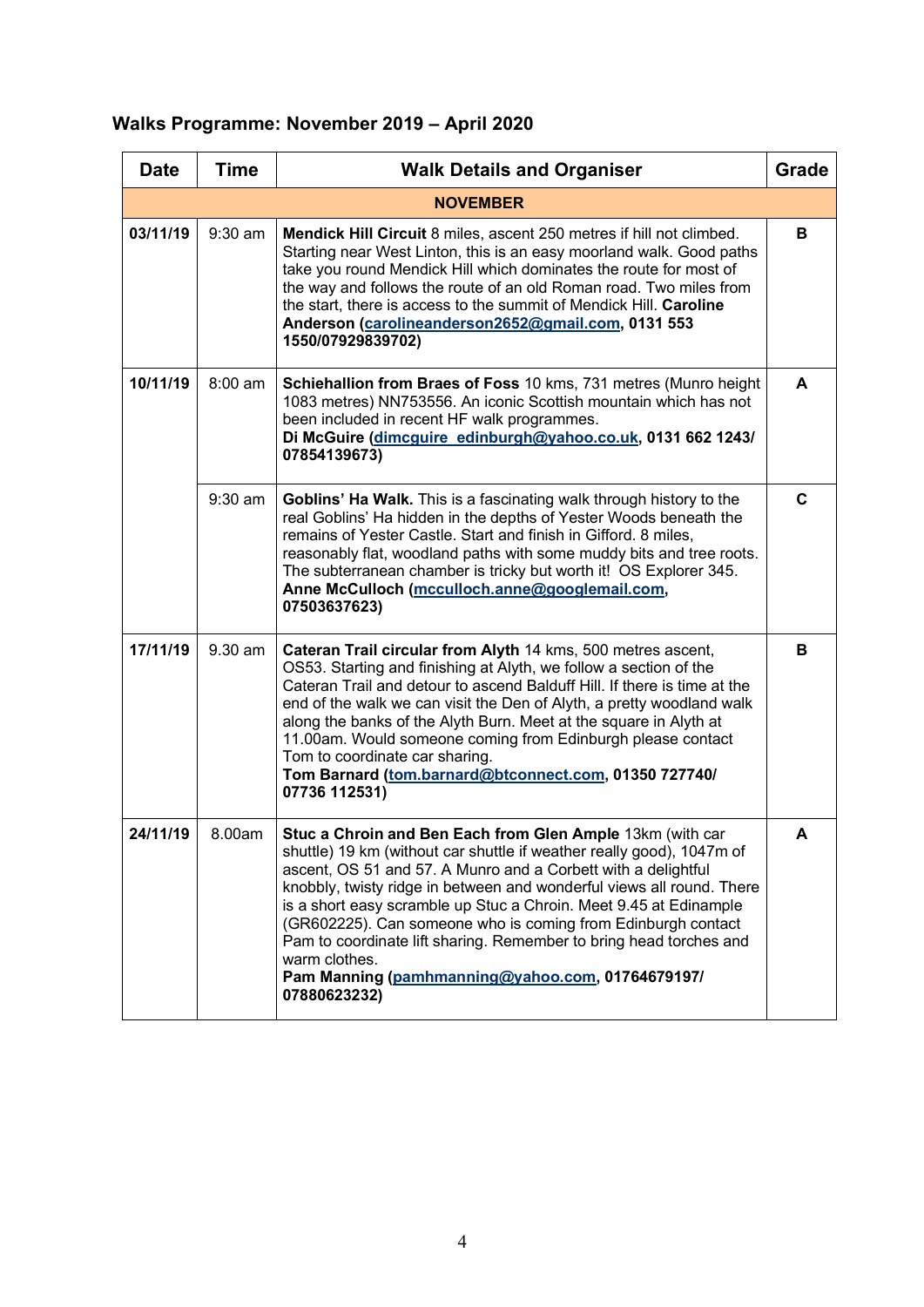|                      | 9.30 am   | Loch of the Lowes (Scottish Borders) circular commences on a<br>good, steadily uphill track for about two miles before heading down a<br>path into a steep valley. We then head up hill again for a fairly short<br>distance (steep but not difficult) to Pikestone Rig before crossing a<br>rather boggy area and then contouring round Peat Hill. The Loch of<br>the Lowes comes into sight and we drop down to it before walking<br>back along its boggy shore to the car park. Distance 6.5 miles, ascent<br>300 metres, OS 73 and 79.<br>Kirstie Maclean (kirstie.maclean@gmail.com, 0131 229 4344/<br>07855857177) | $\mathsf{C}$ |  |  |
|----------------------|-----------|--------------------------------------------------------------------------------------------------------------------------------------------------------------------------------------------------------------------------------------------------------------------------------------------------------------------------------------------------------------------------------------------------------------------------------------------------------------------------------------------------------------------------------------------------------------------------------------------------------------------------|--------------|--|--|
|                      |           | <b>DECEMBER</b>                                                                                                                                                                                                                                                                                                                                                                                                                                                                                                                                                                                                          |              |  |  |
| 01/12/19             | $9:30$ am | Cluny walk Pitlochry 7.25 miles, 450 metres ascent, OS52. The<br>Cluny Walk escapes from the centre of Pitlochry by climbing up into<br>the forests above the opposite side of the River Tummel. There are<br>lovely views across the town to the hills beyond. Good paths, tracks<br>and minor roads, with a steep ascent.<br>Ali Pugh (ali pugh@yahoo.co.uk. 0131 339 5872/ 07747005093)i                                                                                                                                                                                                                              | В            |  |  |
| 08/12/19             | $9.00$ am | Ben A'an 2.8 miles, 340 metres ascent, OS 46. A short mountain<br>walk for a short winter's day. Ben A'an is regarded as a "miniature"<br>Munro" with fantastic views from the summit. Steepish ascent on a<br>good path, with a wee bit of a scramble near the summit. Otherwise a<br>straightforward climb in the heart of the beautiful Trossachs.<br>Ann Peat (annpeat20@gmail.com, 07985203065)                                                                                                                                                                                                                     | A/B          |  |  |
|                      | 9.30 am   | Kelpies and Falkirk Wheel: This there and back 8 mile walk<br>includes two of the most iconic and interesting modern structures in<br>Central Scotland. The walk is almost entirely flat (some steps) and is<br>mainly on the canal tow path with a short bit of pavement walking. If<br>time and legs permit, we can add on the Charlotte Dundas Way<br>(approx. 2 miles) which provides a glimpse into Falkirk's industrial<br>past. OS 65<br>Kirstie Maclean (kirstie.maclean@gmail.com, 0131 229 4344/<br>07855857177)                                                                                               | $\mathbf c$  |  |  |
| 15/12/19             | 9.00 am   | Mincemeat Pie Walk - the Cloich Loop and Great Map of<br>Scotland from Eddleston. NB 9.00 start (no coffee stop). 7.5 miles,<br>150 ascent, OS 337. A circular walk via old drovers' paths, forestry<br>tracks and farmland. Great views towards the Moorfoot Hills. Options<br>to shorten the walk/ climb to Peat Hill (464 metres). As usual, mince<br>pies supplied, bring own mulled wine, head torch and mini spikes, if<br>you have them, for this short winter day.<br>Ann Peat (annpeat20@gmail.com, 07985203065)                                                                                                | All          |  |  |
| 22/12/19             |           | No organised walk this Sunday                                                                                                                                                                                                                                                                                                                                                                                                                                                                                                                                                                                            |              |  |  |
| 29/12/19             |           | No organised walk this Sunday                                                                                                                                                                                                                                                                                                                                                                                                                                                                                                                                                                                            |              |  |  |
| 31/12/19<br>03/01/20 |           | New Year "weekend" away                                                                                                                                                                                                                                                                                                                                                                                                                                                                                                                                                                                                  | All          |  |  |
| <b>JANUARY 2020</b>  |           |                                                                                                                                                                                                                                                                                                                                                                                                                                                                                                                                                                                                                          |              |  |  |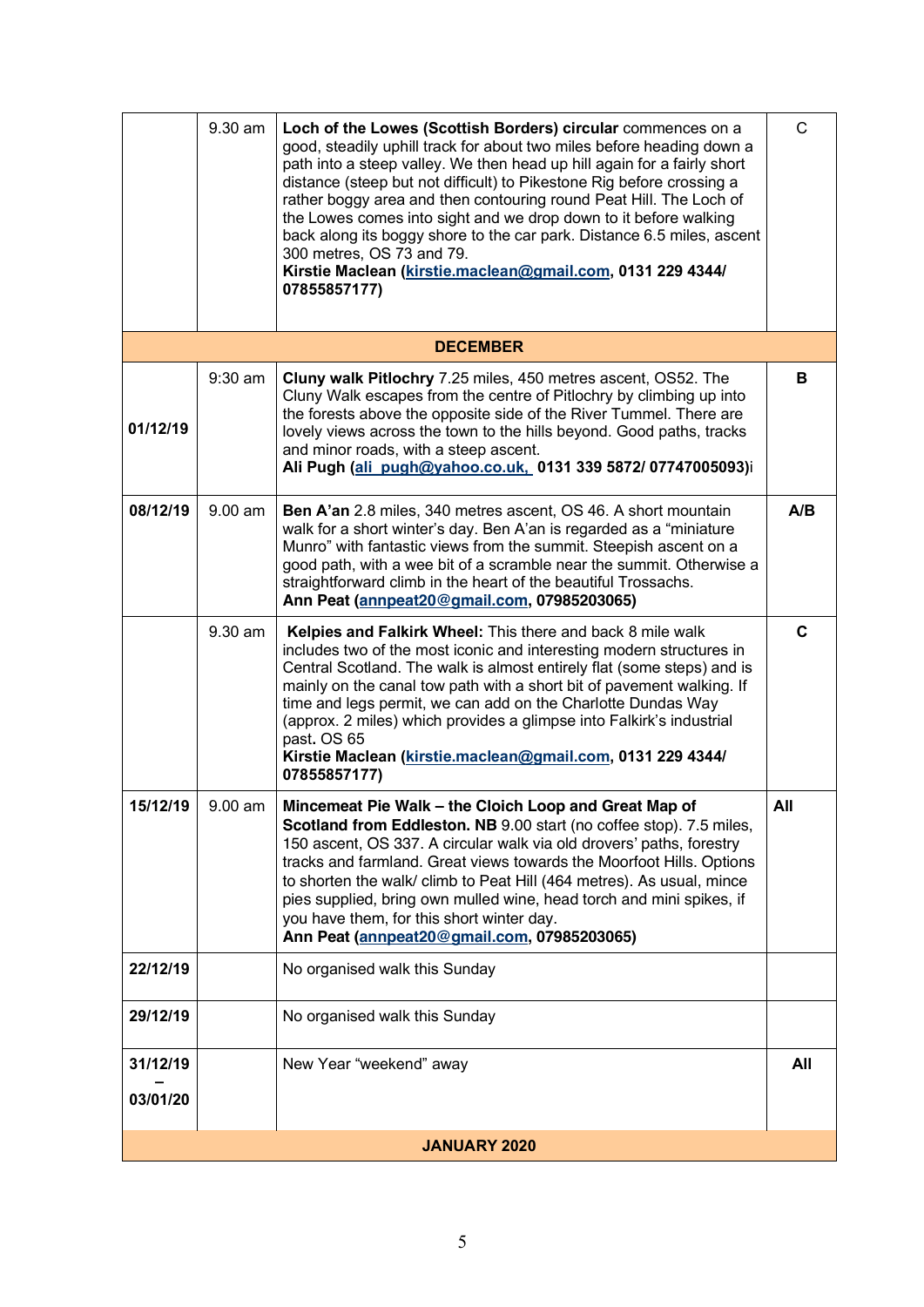| 05/01/20        | $9.00$ am | <b>New Year Walk and meal:</b><br>The C walk (organised by Kirstie) starts beside Whiteadder reservoir<br>following a track, part of the "Herring Road" taken by fishwives going<br>to market in Lauder. We turn onto a quiet road uphill and return on a<br>track towards Priestlaw Hill (there is a voluntary ascent). We then<br>drop down to near the reservoir and return to the start. 7 miles,<br>approximately 200 metres ascent (275 metres if Priestlaw Hiill<br>included). Meet by 9.00 at Melrose Street. Coffee in Gifford.<br>The B walk (organised by Caroline) is around 11 miles in total and<br>includes the C walk and also Spartleton Hill (468 metres). Meet by<br>9.00 at Melrose Street. No coffee stop.<br>The meal will either be in Gifford or Haddington (details to follow).<br>Kirstie Maclean (kirstie.maclean@gmail.com, 0131 229 4344/<br>07855857177) | All         |  |  |  |
|-----------------|-----------|----------------------------------------------------------------------------------------------------------------------------------------------------------------------------------------------------------------------------------------------------------------------------------------------------------------------------------------------------------------------------------------------------------------------------------------------------------------------------------------------------------------------------------------------------------------------------------------------------------------------------------------------------------------------------------------------------------------------------------------------------------------------------------------------------------------------------------------------------------------------------------------|-------------|--|--|--|
| 12/01/20        | 9.30am    | Tinto Hill from the North 7 kms, 486 metres ascent, OS72. A great<br>little hill for short winter days. Commanding views of the Clyde Valley.<br>Excellent paths and reasonably gentle ascent.<br>Janice Christie (janicechristie@blueyonder.co.uk, 0131 447<br>5167/07876074375)                                                                                                                                                                                                                                                                                                                                                                                                                                                                                                                                                                                                      | B           |  |  |  |
| 19/01/20        | 8.00 am   | Beinn Ghlas and Ben Lawers 11 kms, ascent 942 metres, OS<br>Two very well known hills, giving good views, hopefully, of Highland<br>Perthshire. Meeting point will be Ben Lawers car park.<br>Kay Dollive 07776096717 (kdollive@btinternet.com)                                                                                                                                                                                                                                                                                                                                                                                                                                                                                                                                                                                                                                        | A           |  |  |  |
|                 | 9.30 am   | Glenkinchie to Dodridge Law and back by Windy Mains 6.5 miles,<br>OS 66, Explorer 345. This is a lovely, easy, well signposted walk<br>along good tracks and quiet country roads between fields and along<br>hedgerows. There is a little bit of climbing but nothing strenuous and<br>some fabulous views.<br>Ali Pugh (ali pugh@yahoo.co.uk, 0131 339 5872/ 07747005093)                                                                                                                                                                                                                                                                                                                                                                                                                                                                                                             | C           |  |  |  |
| 26/01/20        | 9.30 am   | Morebattle Pilgrimage (Scottish Borders) 10 kms, ascent 450<br>metres, OS 74. A good winter circular walk that follows part of the St<br>Cuthbert's Way up heathery slopes to Hownam Law and back down<br>via Grange Hill to a farm road. Walk time about 4 hours.<br>Debbie Reid (debbie.pm.reid@gmail.com, 07734414859)                                                                                                                                                                                                                                                                                                                                                                                                                                                                                                                                                              | В           |  |  |  |
| <b>FEBRUARY</b> |           |                                                                                                                                                                                                                                                                                                                                                                                                                                                                                                                                                                                                                                                                                                                                                                                                                                                                                        |             |  |  |  |
| 02/02/20        | $8:00$ am | There is currently no A walk organised. However, a number of our<br>members will be away for the weekend at Loch Ossian. It may be<br>possible for other members to join them for a walk. Information to<br>follow once the new train timetable is issued in December.<br>Kay Dollive 07776096717 (kdollive@btinternet.com)                                                                                                                                                                                                                                                                                                                                                                                                                                                                                                                                                            | A           |  |  |  |
|                 | $9:30$ am | Prestonpans - Aberlady - Gullane Approximately 6/7 miles, flat, OS<br>66. Travel by bus 26 going. Meet beside Jenner's on St Andrew's<br>Street at 9.45 am. Bus 124 back.<br>Aileen Boyle (aileenboyle42@outlook.com, 0131665 5022/<br>07591651959)                                                                                                                                                                                                                                                                                                                                                                                                                                                                                                                                                                                                                                    | $\mathbf c$ |  |  |  |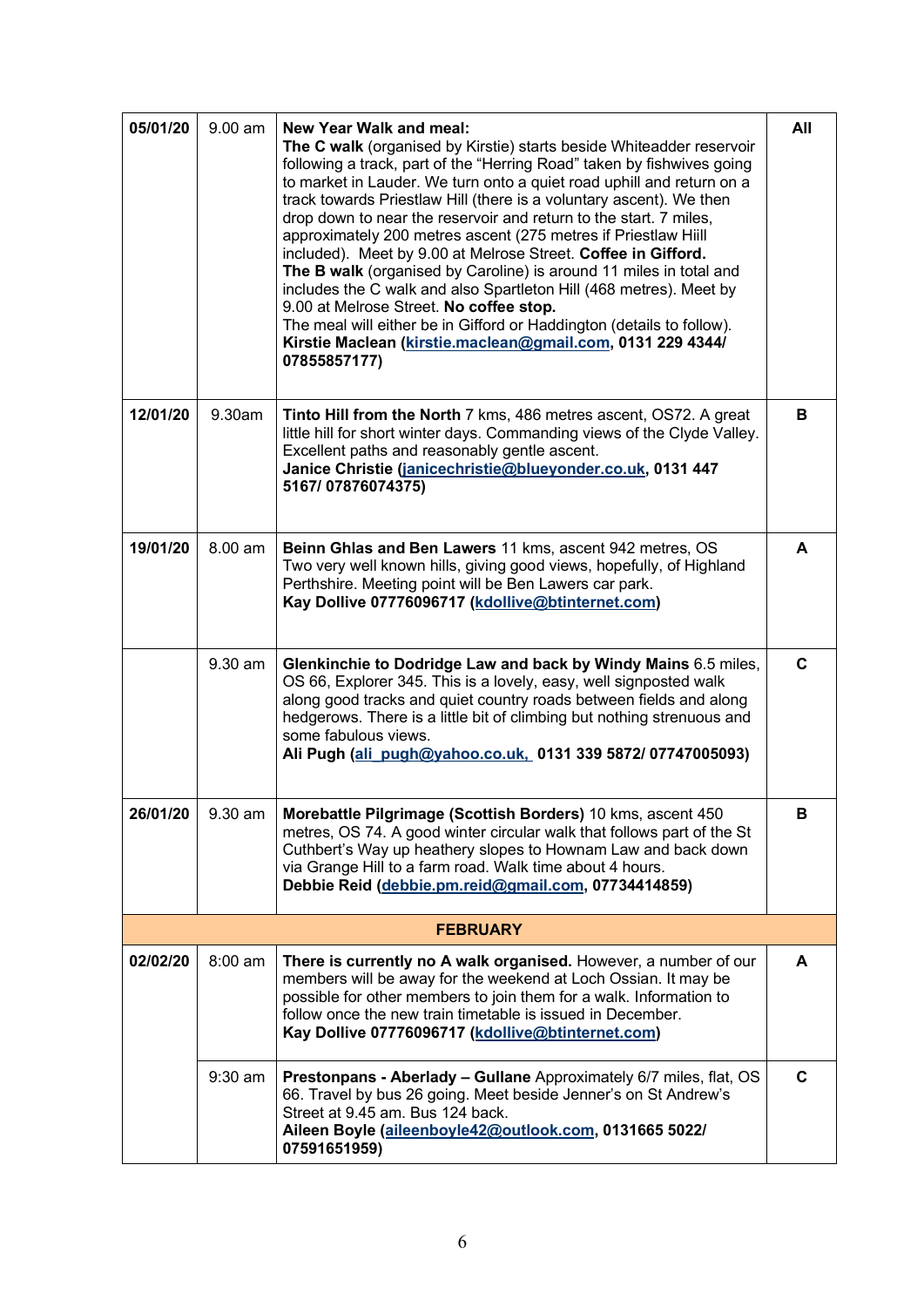| 09/02/20 | $9:30$ am                                                                                                                                                                                                                                                                                                                                                                                                                                       | Cauldshiels Loch and Rhymer's Glen A 9 mile walk exploring part<br>of Sir Walter Scott's Abbotsford estate. The walk is on paths, tracks<br>and minor roads - moderate gradient in places. Leaving Melrose we<br>walk through Rhymer's Glen to Caulshiels Loch (234 metres). The<br>route drops down to the riverside path beside the Tweed and follows<br>the Borders Abbeys Way back to Melrose.<br>Moira Brown (moiralbrown@hotmail.com, 0131 467 9652/<br>07780712530                                                                                                                                      | B |  |  |  |
|----------|-------------------------------------------------------------------------------------------------------------------------------------------------------------------------------------------------------------------------------------------------------------------------------------------------------------------------------------------------------------------------------------------------------------------------------------------------|----------------------------------------------------------------------------------------------------------------------------------------------------------------------------------------------------------------------------------------------------------------------------------------------------------------------------------------------------------------------------------------------------------------------------------------------------------------------------------------------------------------------------------------------------------------------------------------------------------------|---|--|--|--|
| 16/02/20 | 8:00 am<br>Hartfell and Devil's Beeftub near Moffat 17 kms, 860 metres<br>ascent, OS 78. Depending on the weather an either clockwise or anti-<br>clockwise circular route in the Borders, visiting Hartfell Spa, several<br>tops and the great corrie of the Devil's Beeftub. A straightforward<br>walk but possibly challenging in winter conditions.<br>Matt Flood and Sabine Nolte (sabine nolte@yahoo.co.uk, 0131<br>538 6709/07881 704281 |                                                                                                                                                                                                                                                                                                                                                                                                                                                                                                                                                                                                                |   |  |  |  |
|          | $9:30$ am                                                                                                                                                                                                                                                                                                                                                                                                                                       | Peebles to Lyne Station A gentle walk from the centre of Peebles<br>along by the banks of the River Tweed to Lyne Station, passing<br>Neidpath Castle. On crossing the footbridge, the walk takes us past<br>Barns Tower before making our way to the south bank of the river on<br>our return to town. 11 kms, negligible ascent, OS 72 and 73.<br>Robin Vevers (rvevers@btinternet.com, 0131 336 3205/<br>07866973997)                                                                                                                                                                                       | C |  |  |  |
| 23/02/20 | 9.30 am                                                                                                                                                                                                                                                                                                                                                                                                                                         | Eildon Hills circular 9 kms, 521 metres ascent, OS 73. The three<br>shapely hills beside Melrose with lovely views. Good paths although<br>steep in places.<br>Janice Christie (janicechristie@blueyonder.co.uk, 0131 447<br>5167/07876074375)                                                                                                                                                                                                                                                                                                                                                                 | в |  |  |  |
|          |                                                                                                                                                                                                                                                                                                                                                                                                                                                 |                                                                                                                                                                                                                                                                                                                                                                                                                                                                                                                                                                                                                |   |  |  |  |
|          |                                                                                                                                                                                                                                                                                                                                                                                                                                                 | <b>MARCH</b>                                                                                                                                                                                                                                                                                                                                                                                                                                                                                                                                                                                                   |   |  |  |  |
| 01/03/20 | 8:00 am                                                                                                                                                                                                                                                                                                                                                                                                                                         | Meall Ghaordaidh from Glen Lochay 9.5 kms/ 6 miles, ascent<br>895m (Munro height 1039m) OS51 NN526363. This is a good winter<br>walk which has not been visited by the club for some time. Good<br>views along Glen Lochay and Glen Lyon from the summit.<br>David Campbell, 07736164836 (d.342@btinternet.com)                                                                                                                                                                                                                                                                                                | A |  |  |  |
|          | 9:30 am                                                                                                                                                                                                                                                                                                                                                                                                                                         | Marchmont House Circular This 7 mile walk starts just outside the<br>attractive Scottish Borders village of Greenlaw. It initially follows a<br>disused railway which runs beside pretty Blackadder Water. After<br>about 3 miles, we join a quiet road which takes us up to the extensive<br>grounds of Marchmont House and we walk towards this beautiful<br>Palladian Mansion along the longest formal avenue of trees in<br>Scotland. Our return walk to Greenlaw is along very quiet estate<br>roads. Minimal ascent. OS 74.<br>Kirstie Maclean (kirstie.maclean@gmail.com, 0131 229 4344/<br>07855857177 | C |  |  |  |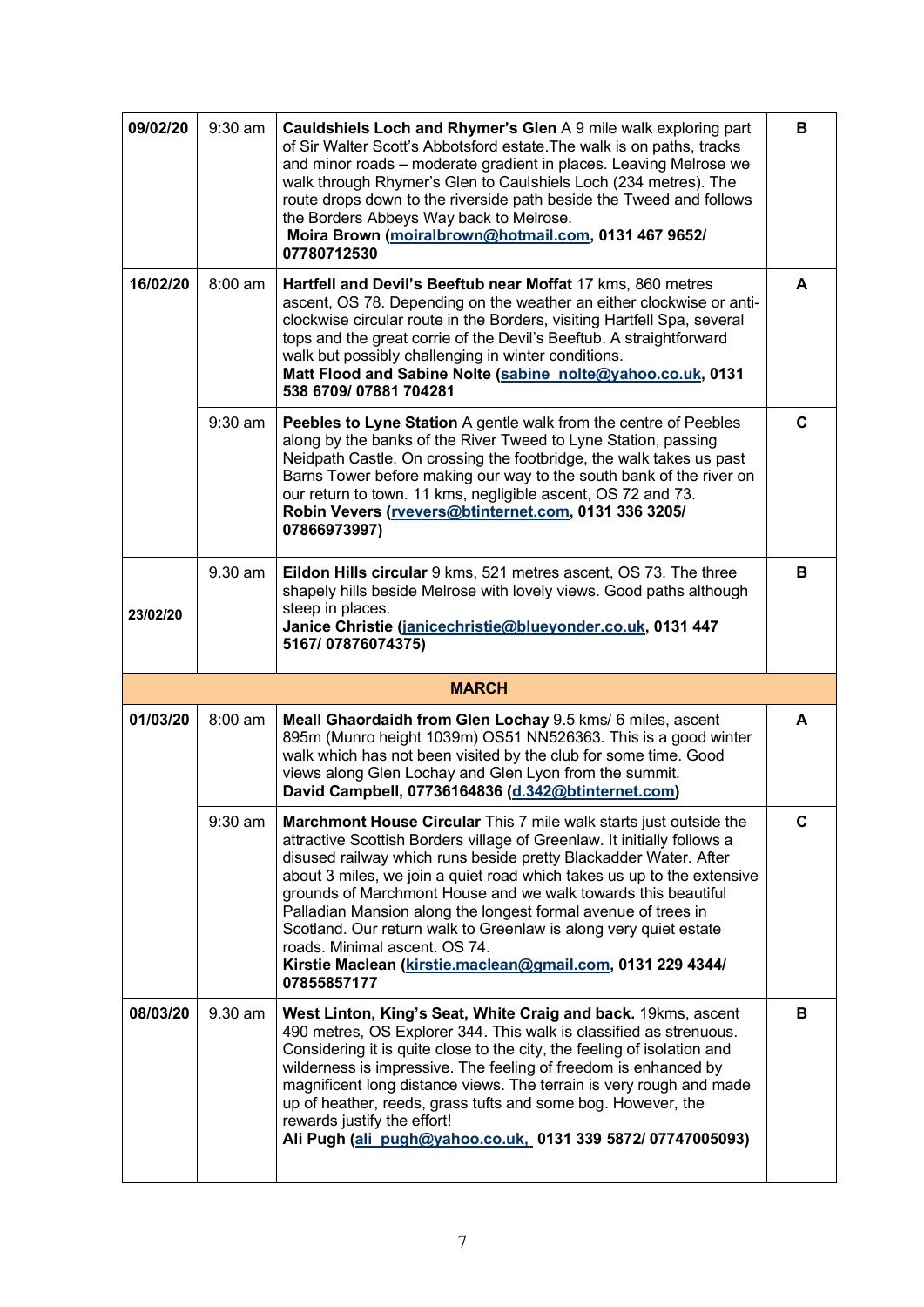| 15/03/20 | 8.00 am | Ben Venue (from Ledard Farm) Ben Venue, one of the rockiest<br>hills in the Trossachs, is not in view from Loch Ard, which results in<br>this approach being quieter than the one from Loch Achray. The<br>beautiful broadleaved woodland of the lower Ledard Glen provides a<br>picturesque approach, although the upper glen is boggy. Once on the<br>ridge the views are magnificent. The going is rough and rocky. 11.5<br>km, 813m ascent, OS Explorer 365<br>Kay Dollive 07776096717 (kdollive@btinternet.com) | A |
|----------|---------|----------------------------------------------------------------------------------------------------------------------------------------------------------------------------------------------------------------------------------------------------------------------------------------------------------------------------------------------------------------------------------------------------------------------------------------------------------------------------------------------------------------------|---|
|          | 9.30 am | Hollybush circular 7 miles, 300 metres ascent, OS 73. This walk<br>starts and ends in Galashils. It begins on the Southern Upland Way,<br>then follows a lovely section of the River Tweed for about three miles,<br>before rejoining the SUW. We are mainly on paths and a cycle track<br>with a very small amount of road walking.<br>Moira Brown (moiralbrown@hotmail.com, 0131 467 9652/<br>07780712530                                                                                                          | C |
| 22/03/20 | 9.30 am | Jedburgh to Timpendean 9 miles, 1000 ft ascent, very gradual over<br>course of the day, OS 74 and 80. Circular loop (on the other side of<br>town from the usual Jedburgh loop) to the north and east using<br>woodland paths, forest and gravel tracks and minor roads. At the top<br>of the loop is Timpendean Tower with stuning views to the Eildons.<br>Lovely views of Jedburgh Abbey as we return. No coffee stop.<br>Catriona O'Hara (catrionaohara@blueyonder.co.uk, 0131 315<br>4794/07779063445)          | в |
| 29/03/20 | 8.00 am | Ben Vorlich via Loch Sloy 13.5 kms, 945 metres ascent, OS 56.<br>The most northerly of the Arrochar Alps, Ben Vorlich has superb<br>views over Loch Lomond and the Alps. The approach from Inveruglas<br>is on good tracks but the final ascent is on an unremittingly steep<br>path. The return is by the same route.<br>Janice Christie (janicechristie@blueyonder.co.uk, 0131 447<br>5167/07876074375)                                                                                                            | A |
|          | 9.30 am | Peebles - Crookston Burn 5 miles. This largely off road, circular<br>walk follows a small burn through the trees alongside pastureland<br>before climbing quite gently up into Cademuir Forest. The path up to<br>and along the ridge offers excellent views across the Tweed Valley.<br>Caroline Anderson (carolineanderson2652@gmail.com, 0131 553<br>1550/07929839702)                                                                                                                                            | C |
|          |         | <b>APRIL</b>                                                                                                                                                                                                                                                                                                                                                                                                                                                                                                         |   |
| 05/04/20 | 9:30 am | Kings Seat from Tillicoultry to Dollar and back Medium degree of<br>difficulty over varied terrain up to King's Seat (a Donald), down past<br>the picturesque ruin of Castle Campbell and back towards Tillicoultry<br>along the Glen Devon Way. 15 kms, 622 metres ascent.<br>Debbie Reid (debbie.pm.reid@gmail.com, 07734414859)                                                                                                                                                                                   | в |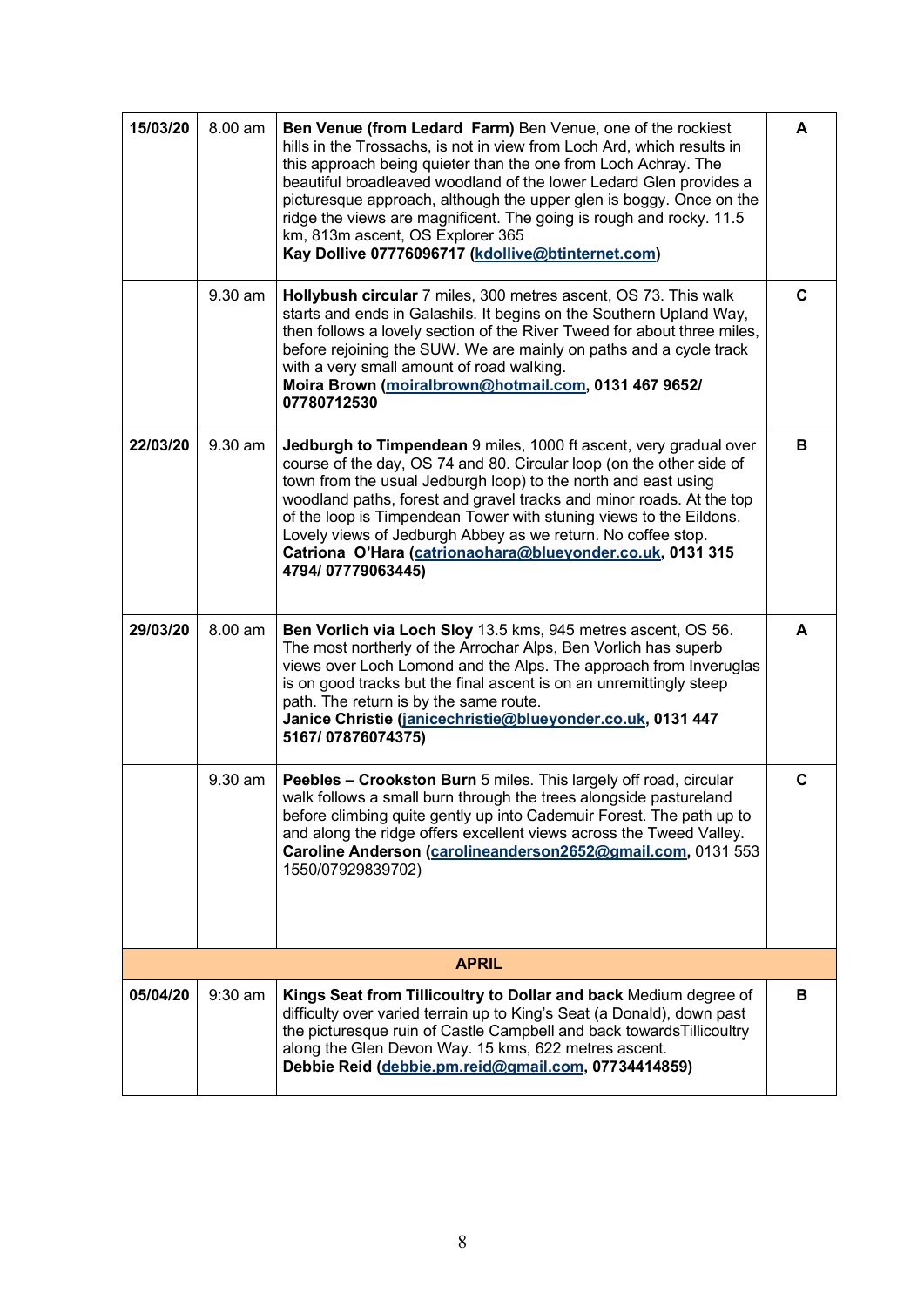| 12/04/20 | $9.30$ am | Easter Bunny Walk - Craig Gibbon from Rumbling Bridge 12<br>kms, 350 metres, OS 53. Craig Gibbon has an intriguing obelisk folly<br>on its summit - the 1838 "statistical account" reports this was erected<br>by Colonel Mercer to enable him to identify the extent of his estate<br>and his own hill. Meet at the Birnam Institute for coffee at 10.45 am.<br>Would someone coming from Edinburgh please contact Tom to<br>coordinate car sharing.<br>Tom Barnard (tom.barnard@btconnect.com, 01350 727740/<br>07736 112531) |    |  |  |
|----------|-----------|---------------------------------------------------------------------------------------------------------------------------------------------------------------------------------------------------------------------------------------------------------------------------------------------------------------------------------------------------------------------------------------------------------------------------------------------------------------------------------------------------------------------------------|----|--|--|
| 19/04/20 | 8.00 am   | Beinn Narnain and Beinne Ime 13.5 kms, 1325 metres ascent, OS<br>56. This route includes Beinn Narnain (926m) the most dramatic<br>Arrochar Munro and Beinne Ime (1011m) the highest. There are<br>great views of the Cobbler. The route up Beinn Narnain is up a steep,<br>rocky and sometimes eroded path. There are two very mild<br>scrambles. This is followed by a long, easy ascent of Beinn Ime and<br>a descent on a good path.<br>Janice Christie (janicechristie@blueyonder.co.uk, 0131 447<br>5167/07876074375)     |    |  |  |
|          | $9:30$ am | Murieston, Linnhouse and Calderwood 7.5 miles. A circuit of<br>Murieston Trail, Linkhouse Wood and the southern half of<br>Calderwood Country Park, returning by the Murieston Water<br>walkway.<br>Caroline Anderson (carolineanderson2652@gmail.com, 0131 553<br>1550/07929839702)                                                                                                                                                                                                                                            | C. |  |  |
| 26/04/20 | $9.30$ am | <b>Struan to Strathtummel Loop 11 miles, 800 feet ascent, OS 53.</b><br>Following minor roads, paths and grassy tracks up to a moor beside<br>a remote loch, then through woods to a lovely viewpoint overlooking<br>Schiehallion. Returning through woods, over a moor and descending<br>back to a minor road to Old Struan. No coffee stop.<br>Catriona O'Hara (catrionaohara@blueyonder.co.uk, 0131 315<br>4794/07779063445                                                                                                  | B  |  |  |

### **Petrol cost per car (22p per mile per car)**

This will be multiplied by the number of cars needed for the walk and then divided by the number of walkers minus the drivers.

| <b>Return</b><br><b>Mileage</b> | Cost per<br>car | Return<br><b>Mileage</b> | Cost per<br>car | <b>Return</b><br><b>Mileage</b> | Cost per<br>car |
|---------------------------------|-----------------|--------------------------|-----------------|---------------------------------|-----------------|
| $1 - 10$                        | £ 2.20          | $131 - 140$              | £30.80          | $261 - 270$                     | £59.40          |
| $11 - 20$                       | £4.40           | $141 - 150$              | £33.00          | $271 - 280$                     | £61.60          |
| $21 - 30$                       | £6.60           | $151 - 160$              | £35.20          | 281 - 290                       | £63.80          |
| $31 - 40$                       | £8.80           | $161 - 170$              | £37.40          | $291 - 300$                     | £66.00          |